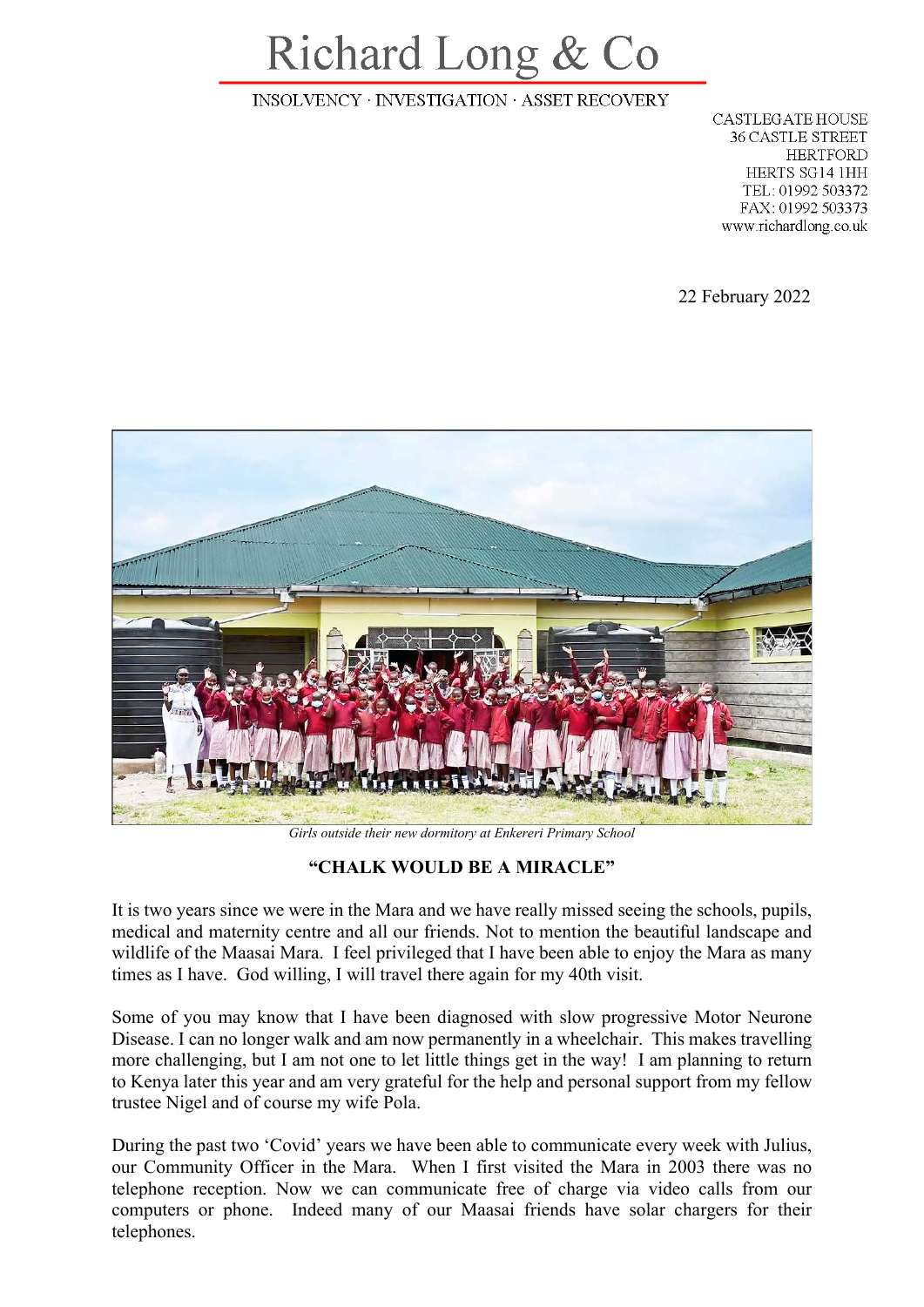Julius is an employee of Governors' Camp, he has been an immense help in dealing with the



*Julius our community officer*

schools, pupils, and our projects. He visits the primary schools as well as the secondary schools which are over three hours away in Narok. Julius is responsible for meeting the Principals at the secondary schools in order to secure places for those students that receive a bursary. He then advises and helps the students get to the schools and visits them during the year. He also visits and reports on our various projects. Julius is extremely efficient, and we hear from him virtually on a daily basis.

As mentioned in my last newsletter we have received an extremely generous donation to build initially a girls dormitory and then upon its completion a boys dormitory at Enkereri primary school.

Nigel, who is a building surveyor, has been able to remotely supervise the building. Julius and Ambrose, our builder, have frequently provided live walk around the project videos. Our builder Ambrose really values Nigel's expertise and he was able to visit the Mara last November to view the project and advise in person on finishing the girls dormitory.



The girls dormitory is now completed and in use. It is amazing that such a large project, with remote supervision from 4000 miles away, can be completed so quickly. Ambrose and his team have done a most wonderful job.



Whilst most of the children are from the nearby villages, being able to stay at school in a dormitory will enable them to study after school as their mud hut homes are not conducive to this.

The boarding facility will also safeguard the girls, especially from pregnancy and early marriage.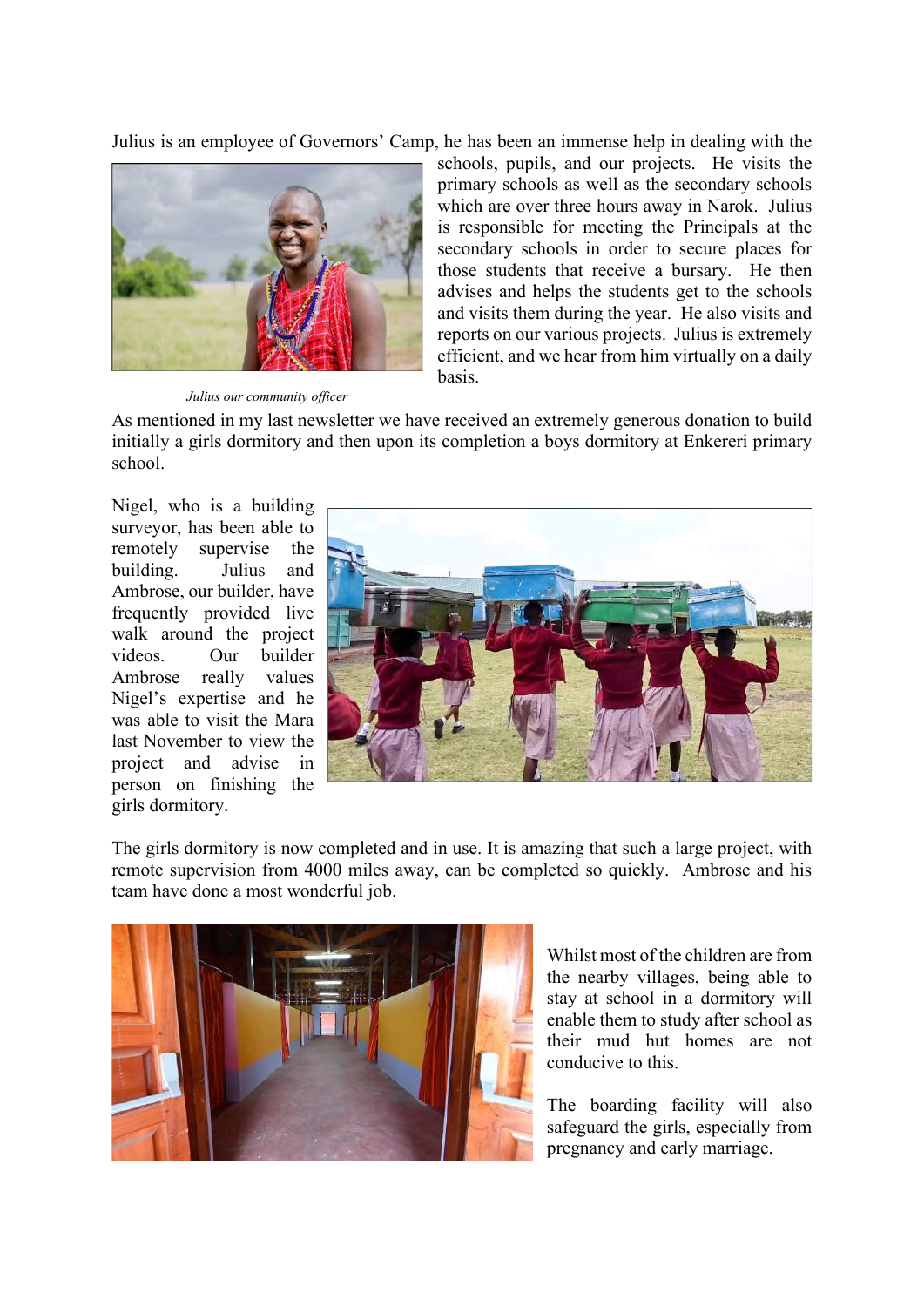Work has commenced on the boys dormitory and is now nearing completion. Materials are purchased in the town of Narok, which is over three hours away, or in Nairobi which is a day away, and transported to the Mara.





*The boys dormitory under construction*

Wherever possible Ambrose employs local labour. However skilled labourers come from Narok or even further away.

Ambrose tells us that on the first day when the foundations were being dug for the girls dormitory he employed anyone who wanted to work and paid them per foot they dug. On the second day less than half the labourers turned up. It is clearly very hard work.

These two dormitories will make a huge difference for the children.

Tourism is the primary source of income in the Mara. Not only do the tourist camps offer employment but visitors to the manyattas (Maasai villages) are also a source of income as tourists pay to visit them, hear about their traditions and customs and are able to purchase the colourful jewellery. An amazing experience, especially for first time visitors. Pola and I always enjoy going to the manyattas, because we are visiting the homes of friends.



The lack of tourism created by Covid caused enormous problems in the Maasai community, as it did around the world. With your help and support we were able to send over £31,000 to purchase essential food and produce for the community whilst the camps were closed. Governors' Camp most generously dealt with the logistics of delivering everything from Nairobi to the Mara and then overseeing the local distribution which was done on a regular basis.